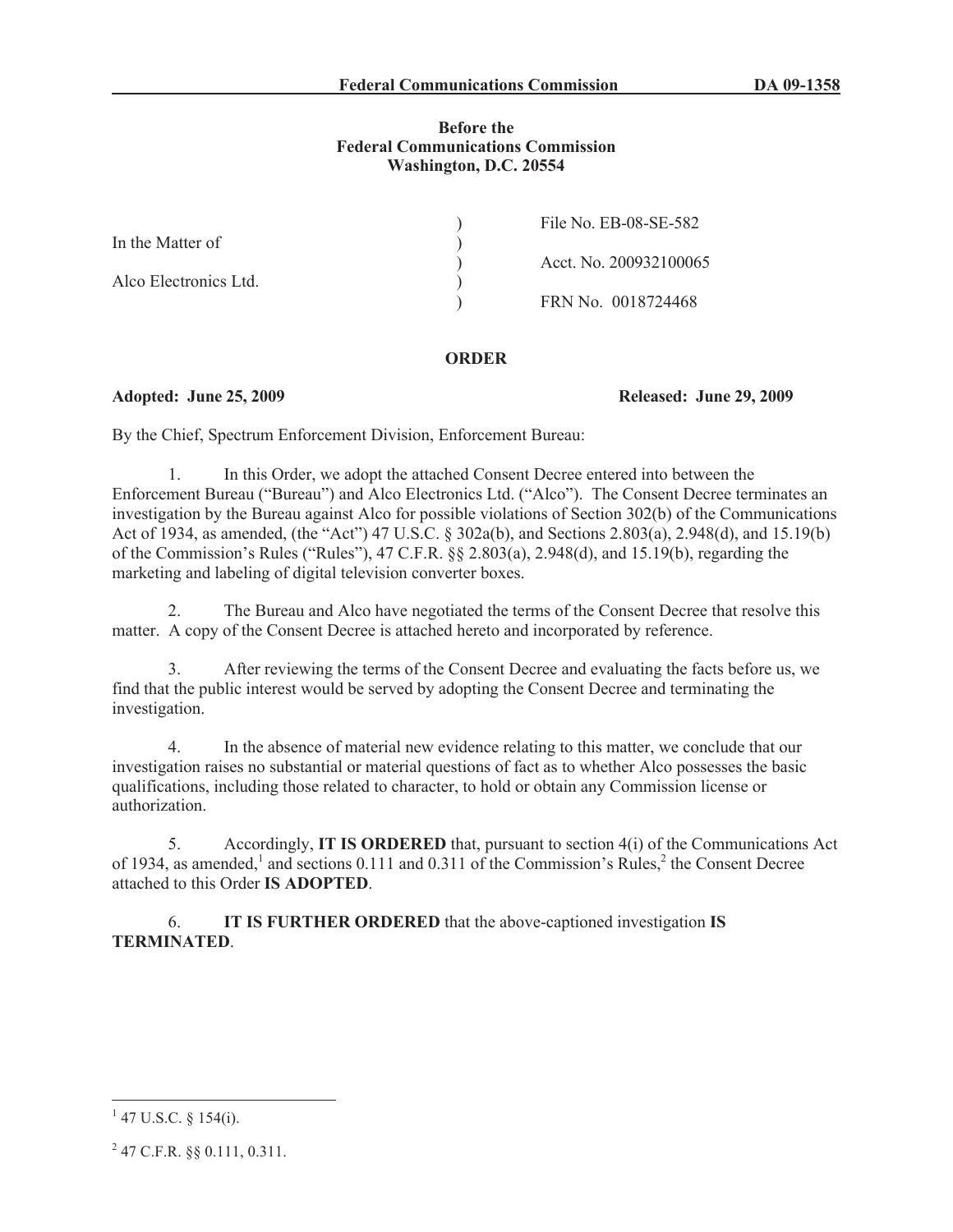7. **IT IS FURTHER ORDERED** that a copy of this Order and Consent Decree shall be sent by first class mail and certified mail, return receipt requested, to Mario Boltri, Vice President OEM/EMS Operations, Alco Electronics Ltd., P.O. Box 40, Buffalo, NY 14226, and counsel for Alco, Martin L. Stern, Esq., K&L Gates LLP, 1601 K Street, NW, Washington, DC 20006.

# FEDERAL COMMUNICATIONS COMMISSION

Kathryn S. Berthot Chief, Spectrum Enforcement Division Enforcement Bureau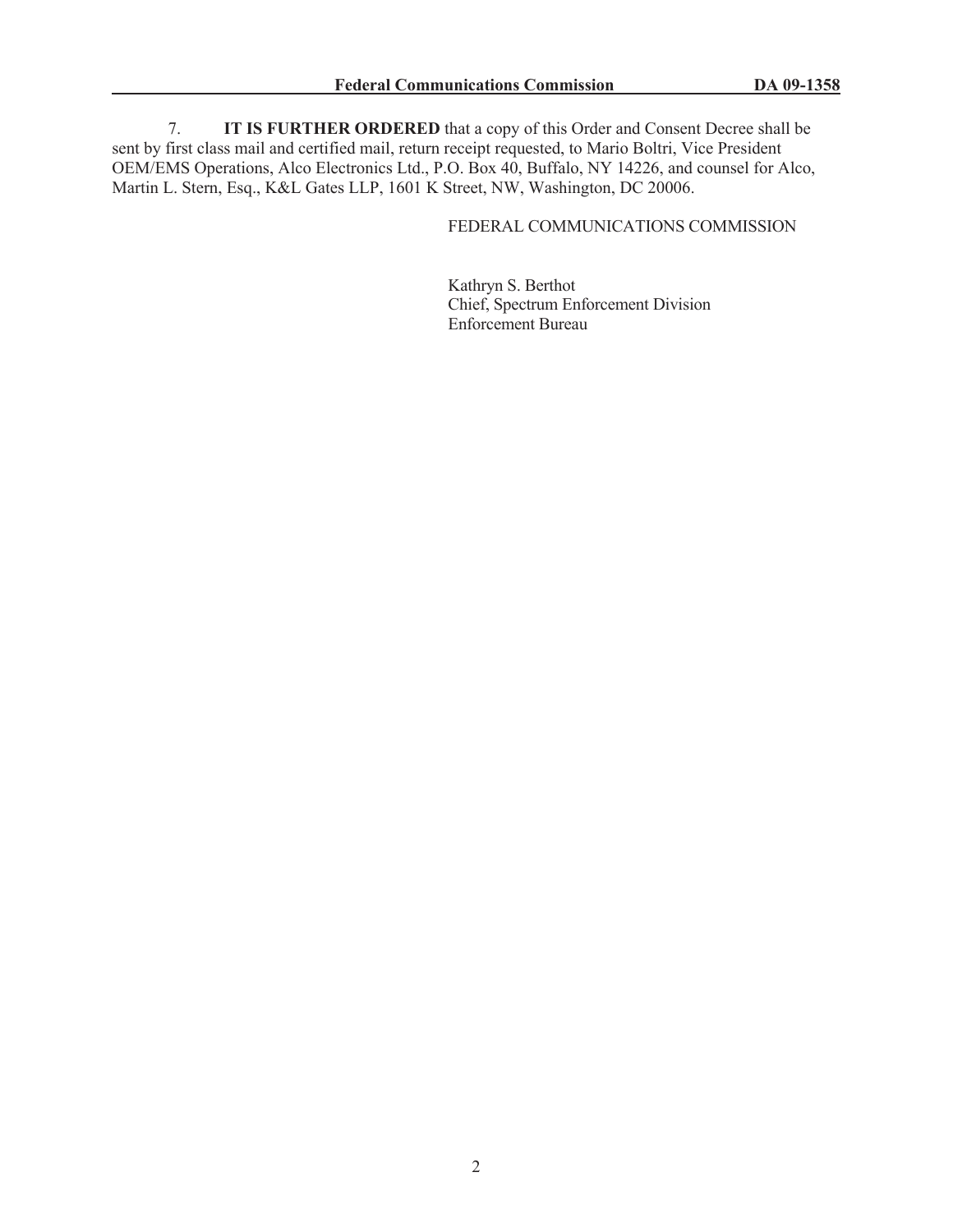#### **Before the Federal Communications Commission Washington, D.C. 20554**

|                       | File No. EB-08-SE-582  |
|-----------------------|------------------------|
| In the Matter of      |                        |
|                       | Acct. No. 200932100065 |
| Alco Electronics Ltd. |                        |
|                       | FRN No. 0018724468     |

## **CONSENT DECREE**

The Enforcement Bureau ("Bureau") and Alco Electronics Ltd. ("Alco"), by their authorized representatives, hereby enter into this Consent Decree for the purpose of terminating the Bureau's investigation into whether Alco violated Section 302(b) of the Communications Act of 1934, as amended  $("Act")$ , and Sections 2.803(a), 2.948(d), and 15.19(b) of the Commission's rules  $("Rules")^2$  regarding the marketing and labeling of digital television converter boxes.

## **I. DEFINITIONS**

- 1. For the purposes of this Consent Decree, the following definitions shall apply:
	- (a) "Act" means the Communications Act of 1934, as amended 47 U.S.C. §§ 151 *et seq*.
	- (b) "Adopting Order" means an Order of the Bureau adopting the terms of this Consent Decree without change, addition, deletion, or modification.
	- (c) "Alco" means Alco Electronics Ltd. and its subsidiaries and their predecessors-ininterest and successors-in-interest.
	- (d) "Bureau" means the Enforcement Bureau of the Federal Communications Commission.
	- (e) "Commission" and "FCC" mean the Federal Communications Commission and all of its bureaus and offices.
	- (f) "Compliance Plan" means the program described in this Consent Decree at paragraph 8.
	- (g) "DTV" means digital television.
	- (h) "Effective Date" means the date on which the Bureau releases the Adopting Order.

 $1$  47 U.S.C. § 302a(b).

<sup>&</sup>lt;sup>2</sup> 47 C.F.R. §§ 2.803(a), 2.948(d), and 15.19.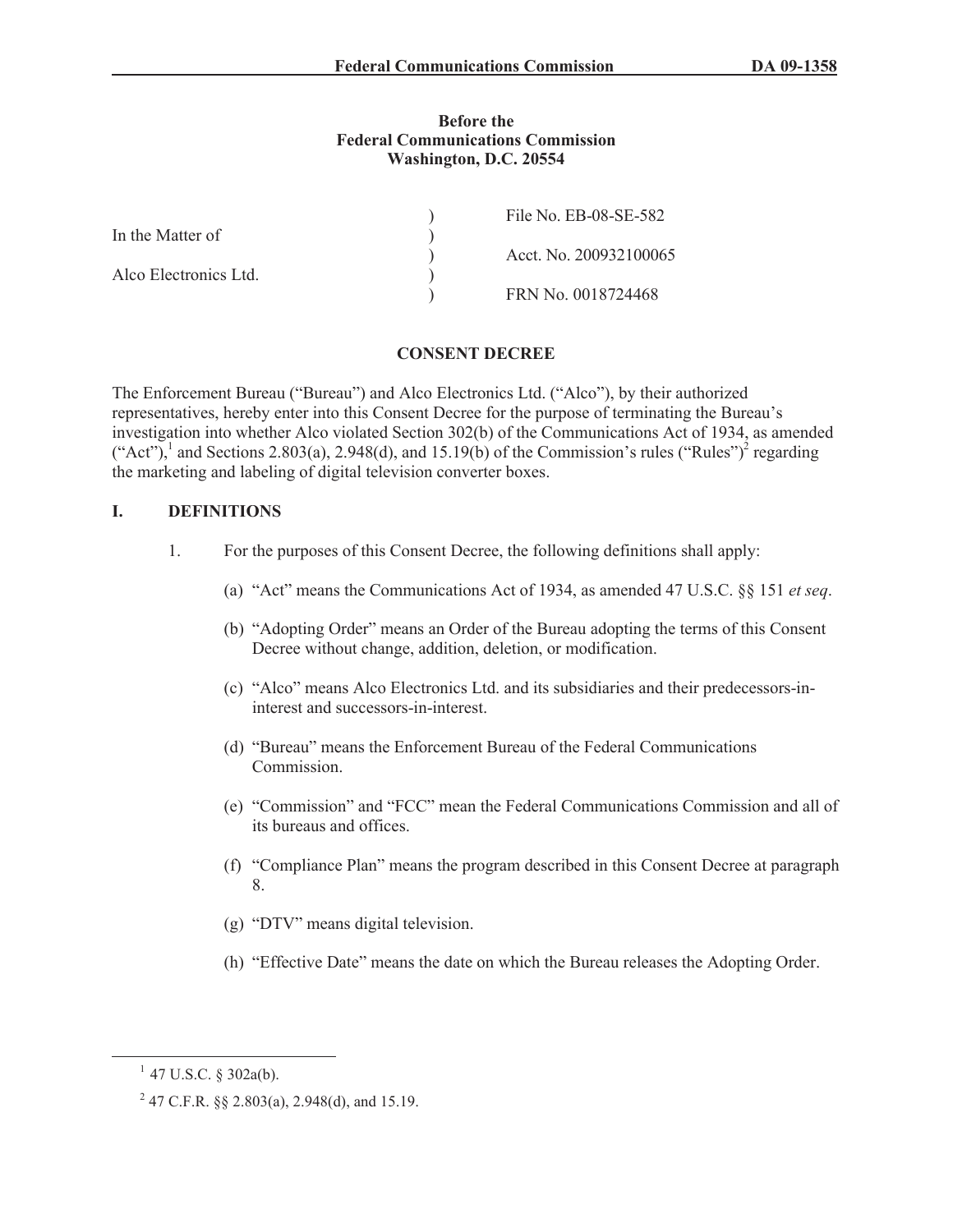- (i) "Investigation" means the investigation commenced by the Bureau's January 7, 2009 Letter of Inquiry<sup>3</sup> to Alco regarding possible violations of Section 302(b) of the Act<sup>4</sup> and Sections  $2.803(a)$ ,  $2.948(d)$  and  $15.19$  of the Rules<sup>5</sup> regarding the marketing and labeling of certain digital television ("DTV") converter boxes manufactured by Alco (the "Equipment").
- (j) "Parties" means Alco and the Bureau.
- (k) "Rules" means the Commission's regulations found in Title 47 of the Code of Federal Regulations.

# **II. BACKGROUND**

2. Pursuant to Section 302(b) of the Act<sup>6</sup> and Section 2.803(a) of the Rules,<sup>7</sup> radio frequency devices may not be marketed in the United States unless such devices comply with the applicable technical and administrative provisions of the Rules. DTV converter boxes, which are classified as television interface devices under the Rules,<sup>8</sup> can be authorized under a Declaration of Conformity pursuant to Section 15.101(a) of the Rules. In accordance with Section 2.948(d), only accredited laboratories may test equipment subject to a Declaration of Conformity. Further, under Section 2.948(e), the accreditation of a laboratory located outside the United States will be acceptable to the Commission only under the conditions specified therein. Further, under Section 15.19(b) of the Rules,<sup>9</sup> a device subject to authorization under a Declaration of Conformity must be labeled in accordance with the provisions specified therein.

3. Alco is a manufacturer of DTV converter boxes sold in the United States and marketed under various trade names and model numbers. On January 7, 2009, the Bureau issued an LOI to Alco.<sup>10</sup> The LOI directed Alco to, among other things, submit a sworn written response to a series of questions regarding the marketing of two models of its DTV converter boxes. Specifically, the Bureau's inquiry concerned whether, among other things, the test lab used by Alco was accredited. There are no technical compliance issues regarding Alco's DTV converter boxes. Alco responded to the LOI on February 16,  $2009^{11}$ 

 $5$  47 C.F.R. §§ 2.803(a), 2.948(d), and 15.19.

<sup>&</sup>lt;sup>3</sup> See Letter from Kathryn S. Berthot, Chief, Spectrum Enforcement Division, Enforcement Bureau, Federal Communications Commission to Mario Boltri, Vice President, OEM/EMS Operations, Alco Electronics, Ltd. (January 7, 2009) ("LOI").

 $4$  47 U.S.C. § 302a(b).

 $6$  47 U.S.C. § 302a(b).

 $7$  47 C.F.R. § 2.803(a)(2).

 $847$  C.F.R. § 15.3(y).

 $^{9}$  47 C.F.R. § 15.19(b).

<sup>10</sup> *See* LOI.

<sup>&</sup>lt;sup>11</sup> *See* Letter from Mario Boltri, Vice President, OEM/EMS Operations, Alco Electronics, Ltd. to Kathryn S. Berthot, Chief, Spectrum Enforcement Division, Enforcement Bureau, Federal Communications Commission (February 16, 2009) ("LOI Response").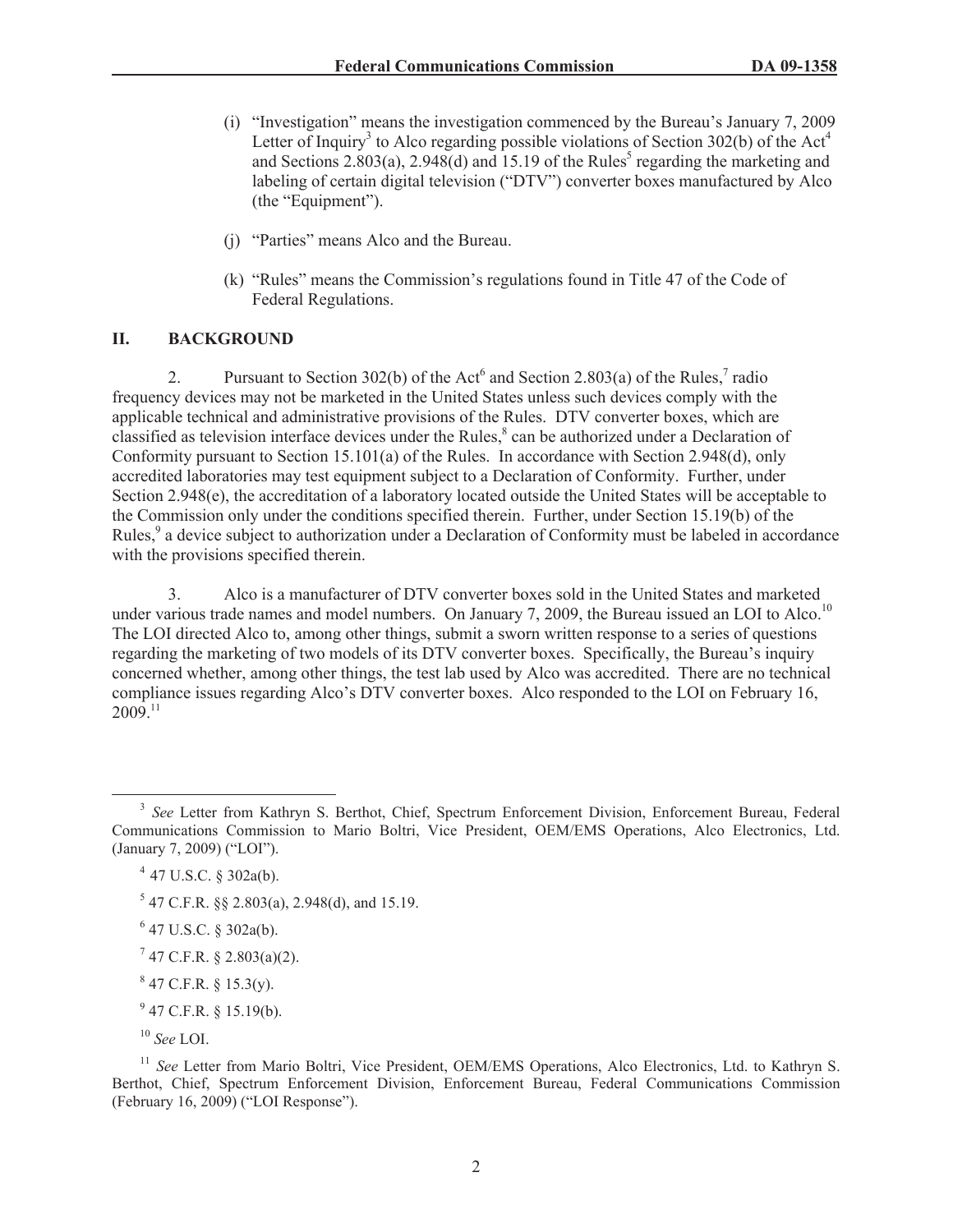# **III. TERMS OF AGREEMENT**

4. **Adopting Order.** The Parties agree that the provisions of this Consent Decree shall be subject to final approval by the Bureau by incorporation of such provisions by reference in the Adopting Order without change, addition, modification, or deletion.

5. **Jurisdiction.** Alco agrees that the Bureau has jurisdiction over it and the matters contained in this Consent Decree and has the authority to enter into and adopt this Consent Decree.

6. **Effective Date; Violations.** The Parties agree that this Consent Decree shall become effective on the date on which the Bureau releases the Adopting Order. Upon release, the Adopting Order and this Consent Decree shall have the same force and effect as any other Order of the Bureau. Any violation of the Adopting Order or of the terms of this Consent Decree shall constitute a separate violation of a Bureau Order, entitling the Bureau to exercise any rights and remedies attendant to the enforcement of a Commission Order.

7. **Termination of Investigation.** In express reliance on the covenants and representations in this Consent Decree and to avoid further expenditure of public resources, the Bureau agrees to terminate its Investigation. In consideration for the termination of said Investigation, Alco agrees to the terms, conditions, and procedures contained herein. The Bureau further agrees that in the absence of new material evidence, the Bureau will not use the facts developed in this Investigation through the Effective Date of the Consent Decree, or the existence of this Consent Decree, to institute, on its own motion, any new proceeding, formal or informal, or take any action on its own motion concerning the Equipment and associated matters that were the subject of the Investigation. The Bureau also agrees that it will not use the facts developed in this Investigation through the Effective Date of this Consent Decree, or the existence of this Consent Decree, to institute on its own motion any proceeding, formal or informal, or take any action on its own motion against Alco with respect to Alco's basic qualifications, including its character qualifications, to be a Commission licensee or to hold Commission authorizations.

8. **Compliance Plan.** For purposes of settling the matters set forth herein, Alco agrees to maintain a Compliance Plan related to future compliance with the Act, the Commission's Rules, and the Commission's Orders. The Compliance Plan will include, at a minimum, the following components:

- (a) **Compliance Officer.** Alco has appointed an FCC Compliance Officer who will be responsible for overseeing all FCC-related aspects of the company's operations and compliance with all FCC Rules.<sup>12</sup> The Compliance Officer will serve as the point of contact for Alco management and employees with regard to Alco's FCC regulatory compliance. The Compliance Officer will report directly to Alco's Product Development Manager, who, in turn, will report directly to Alco's North American Sales Director. The U.S. point of contact for FCC staff and the public will be Alco's Vice President, OEM/EMS Operations.<sup>13</sup>
- (b) **Training**. Alco has revised its manufacturing and quality control personnel training programs to ensure proper FCC compliance, including labeling procedures and lab selection procedures. Alco's FCC Compliance Officer will establish an FCC

<sup>&</sup>lt;sup>12</sup> Alco has appointed Mr. Liu Jiuning as its current Compliance Officer. Mr. Liu was employed by Alco on February 9, 2009, and has an extensive background in FCC equipment authorization and electromagnetic compatibility matters. He worked as the Technical Supervisor at Intertek Testing Services from 2003 to 2008.

<sup>&</sup>lt;sup>13</sup> Alco's current Vice President, OEM/EMS Operations is Mr. Mario Boltri.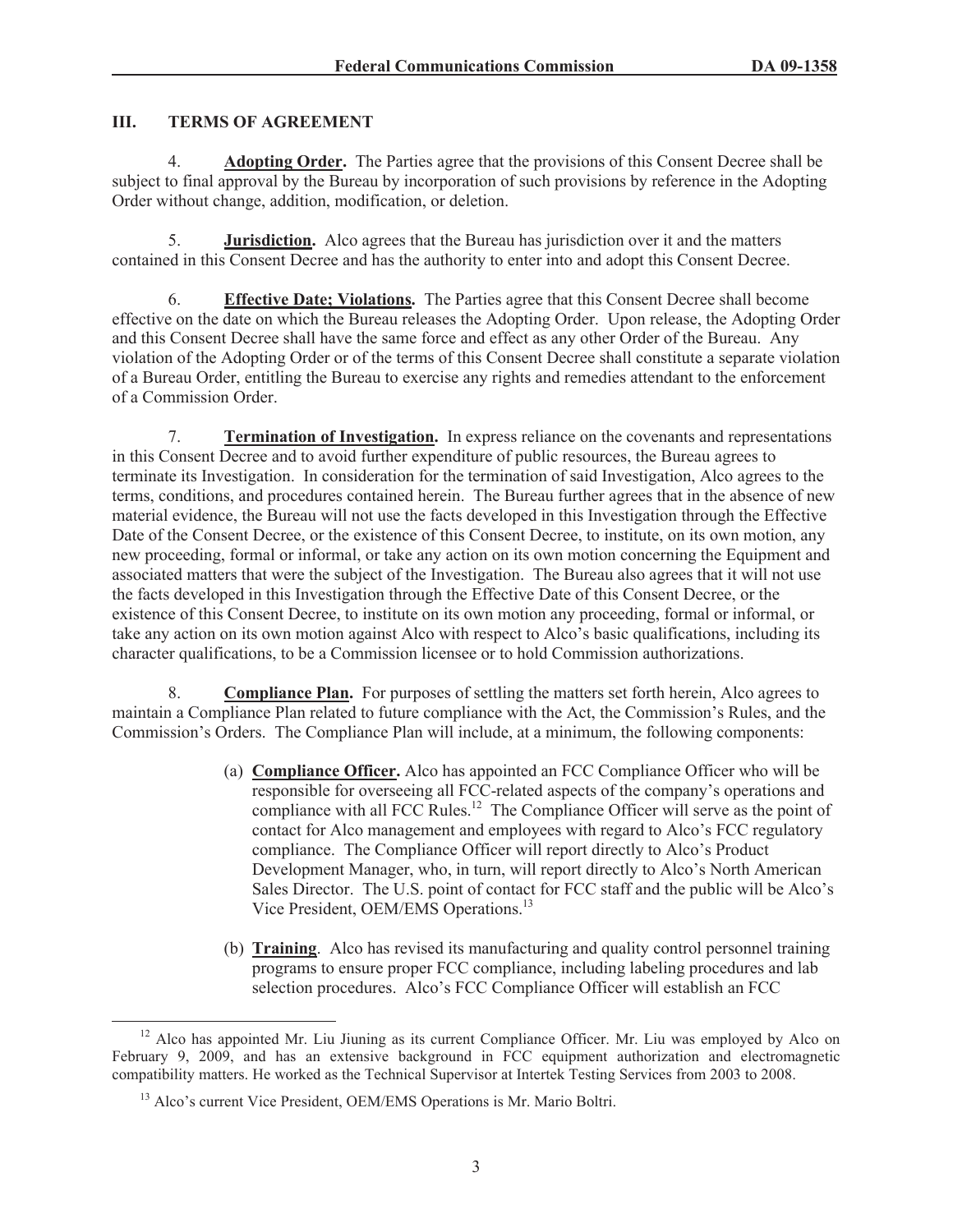Compliance Training Program for all current employees who engage in activities subject to FCC regulation. Refresher training will be given to relevant employees annually, and new employees who engage in activities subject to FCC regulations will be trained within 90 days of their employment. Alco's FCC Compliance Officer will periodically review and update the training materials to reflect any regulatory changes.

- (c) **Procedural Guide.** Alco has adopted a Procedural Guide establishing step-by-step procedures that Alco employees must follow in connection with the testing, declaration of conformity, and labeling for new or modified DTV converter boxes.
- (d) **Compliance Reports.** Alco will file compliance reports with the Commission ninety (90) days after the Effective Date, twelve (12) months after the Effective Date, and twenty four (24) months after the Effective Date. Each report shall include a compliance certificate from the Compliance Officer stating that the officer has personal knowledge that Alco has established operating procedures intended to ensure compliance with this Compliance Plan, together with an accompanying statement explaining the basis for the officer's compliance certification. The Compliance Report shall be submitted to Chief, Spectrum Enforcement Division, Enforcement Bureau, Federal Communications Commission, 445 12<sup>th</sup> St S.W. Washington, D.C. 20554. All compliance reports shall also be submitted electronically to Linda Nagel at Linda.Nagel@fcc.gov and Kathryn Berthot at Kathy.Berthot@fcc.gov.
- (e) **Termination.** Unless stated otherwise, the requirements of this Consent Decree will expire twenty four (24) months after the Effective Date.

9. **Voluntary Contribution.** Alco agrees that it will make a voluntary contribution to the United States Treasury in the amount of nine thousand dollars (\$9,000). The payment will be made within 30 days after the Effective Date of the Adopting Order. The payment must be made by check or similar instrument, payable to the order of the Federal Communications Commission. The payment must include the Account Number and FRN Number referenced in the caption to the Adopting Order. Payment by check or money order may be mailed to Federal Communications Commission, P.O. Box 979088, St. Louis, MO 63197-9000. Payment by overnight mail may be sent to U.S. Bank – Government Lockbox #979088, SL-MO-C2-GL, 1005 Convention Plaza, St. Louis, MO 63101. Payment by wire transfer may be made to ABA Number 021030004, receiving bank TREAS/NYC, and account number 27000001. For payment by credit card, an FCC Form 159 (Remittance Advice) must be submitted. When completing the FCC Form 159, enter the Account number in block number 23A (call sign/other ID), and enter the letters "FORF" in block number 24A (payment type code). Alco will also send electronic notification on the date said payment is made to Linda.Nagel@fcc.gov and Kathy.Berthot@fcc.gov.

10. **Waivers.** Alco waives any and all rights it may have to seek administrative or judicial reconsideration, review, appeal or stay, or to otherwise challenge or contest the validity of this Consent Decree and the Adopting Order, provided the Bureau issues an Adopting Order adopting the Consent Decree without change, addition, modification, or deletion. Alco shall retain the right to challenge Commission interpretation of the Consent Decree or any terms contained herein. If either Party (or the United States on behalf of the Commission) brings a judicial action to enforce the terms of the Adopting Order, neither Alco nor the Commission shall contest the validity of the Consent Decree or the Adopting Order, and Alco shall waive any statutory right to a trial *de novo*. Alco hereby agrees to waive any claims it may otherwise have under the Equal Access to Justice Act, 5 U.S.C. § 504 and 47 C.F.R. § 1.1501 *et seq*., relating to the matters addressed in this Consent Decree.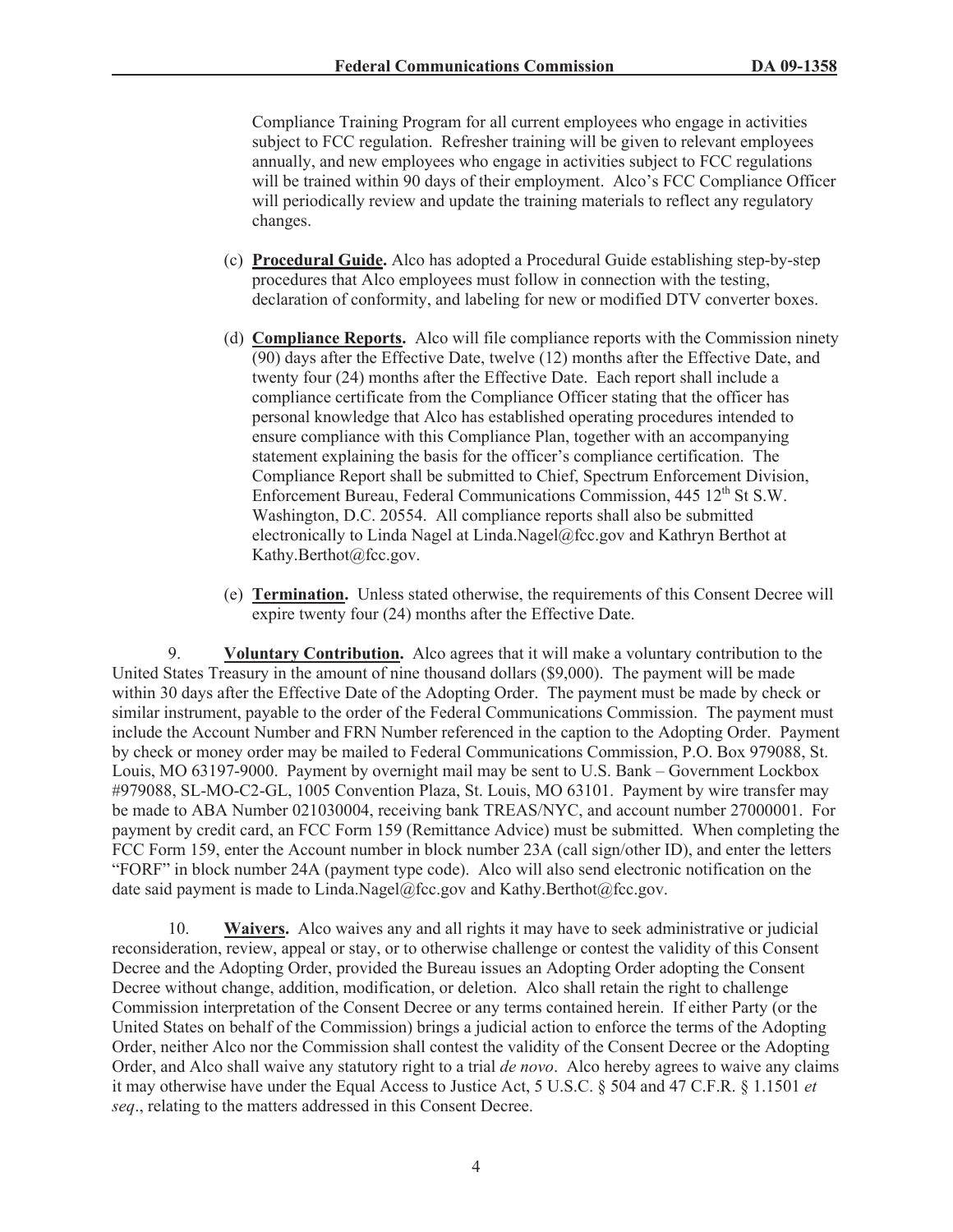11. **Invalidity.** In the event that this Consent Decree in its entirety is rendered invalid by any court of competent jurisdiction, it shall become null and void and may not be used in any manner in any legal proceeding.

12. **Subsequent Rule or Order.** The Parties agree that if any provision of the Consent Decree conflicts with any subsequent rule or Order adopted by the Commission (except an Order specifically intended to revise the terms of this Consent Decree to which Alco does not expressly consent) that provision will be superseded by such Commission rule or Order.

13. **Successors and Assigns.** Alco agrees that the provisions of this Consent Decree shall be binding on its successors, assigns, and transferees.

14. **Final Settlement.** The Parties agree and acknowledge that this Consent Decree shall constitute a final settlement between the Parties. The Parties further agree that this Consent Decree does not constitute either an adjudication on the merits or a factual or legal finding or determination regarding any compliance or noncompliance with the requirements of the Act or the Commission's Rules and Orders.

15. **Modifications.** This Consent Decree cannot be modified without the advance written consent of both Parties.

16. **Paragraph Headings.** The headings of the Paragraphs in this Consent Decree are inserted for convenience only and are not intended to affect the meaning or interpretation of this Consent Decree.

17. **Authorized Representative.** Each Party represents and warrants to the other that it has full power and authority to enter into this Consent Decree.